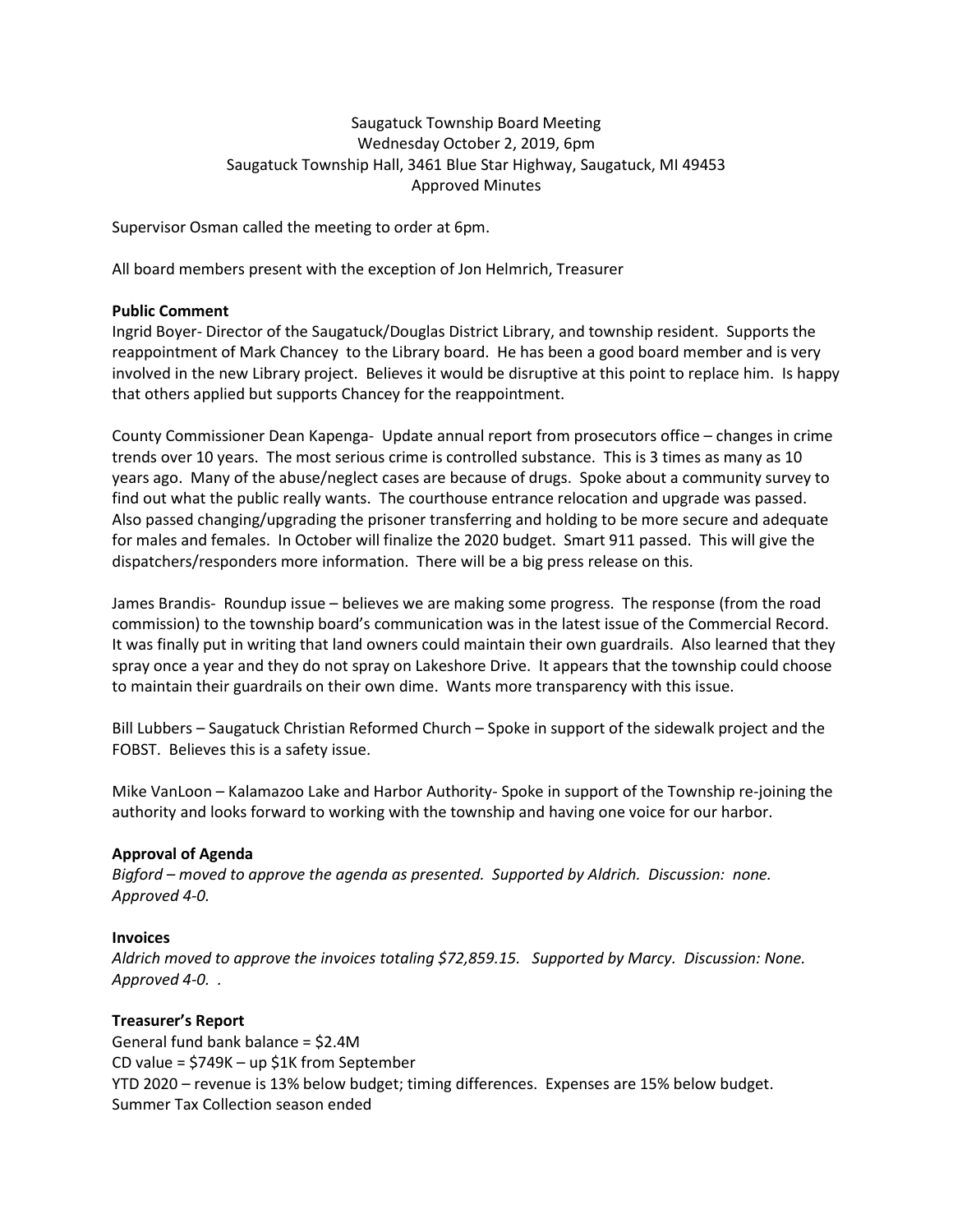### **Minutes**

*Aldrich moved to accept minutes as written from September 4, 2019 regular meeting. Supported by Marcy. Discussion: None. Approved 4-0*

### **Correspondence**

Osman- this month we received a number of correspondences. Ingrid Boyer – Library Board reappointment, Carrie Courier – application to the Library Board, Daly letter – regarding sidewalk – Old Allegan and Blue Star Highway, Friends of Blue Star Trail – regarding sidewalk – Old Allegan and Blue Star Highway, Saugatuck Christion Reformed Church – regarding sidewalk – Old Allegan and Blue Star Hwy., Road Commission – response to herbicide letter.

### **Harbor Grant Resolution**

Graham – this is the  $2^{nd}$  time this has come before the board. The Allegan County Board of Commissioners was awarded a grant from the Michigan Department of Natural Resources Waterways Division to sample, map, and study contamination of the Saugatuck Harbor. The cost of the project was estimated to cost \$160K with a required 50% match (80K) which was assumed to be split between Allegan County, Saugatuck Township, the City of Saugatuck, and the City of the Village of Douglas. The original costs associated with this project were found to be prohibitive due to the limited budgets of the local units of government. It was determined that the sediment contamination analysis was the most critical component needing funding. The estimated cost was reduced to \$50K - \$25K local match. A commitment with the cooperation of Allegan Co., the City of Saugatuck, the City of the Village of Douglas, Saugatuck Township and the Saugatuck Area Chamber of Commerce, a commitment of 5K is needed from each entity to participate in the grant. Donations will be pursued to complete the project in its entirety. The City of Saugatuck, The City of The Village of Douglas, and Allegan County have all formally supported the grant via resolution. Dr. Bob Shuchman with Michigan Tech is present if there are questions. RJ Peterson is also present for questions.

Bigford – Supports the township's participation in the harbor grant. Values assessment of water and sediment quality, potential for mapping/bathymetry, the potential for more ecofriendly/cost effective alternatives to dredging. Would not have supported the original 20K. Believes that Saugatuck and Douglas are connected more closely to the harbor than the township. Due to the township's different landscape and make up, would likely not support funding project further in the future. Osman – is this project budgeted?

Graham – No. The Township can decide to appropriate additional funds, however, a budget amendment would be needed before the funds could be provided. There is currently \$2400 budgeted in the Harbor Commission department, some of that was set aside for buoy placement, but some could go to the 5K needed to support the grant. Sediment testing is the first priority, so if there are no contributions exceeding \$25K, this would be the extent of the project. It is reported that fundraising is going well, so it is hoped that the project will be completed entirely.

Marcy – normally would not advocate for use of unbudgeted funds, but does support this as she believes it is important and that it is valuable for the 3 communities to work together on this. *Marcy moved to approve the adoption of the proposed Resolution of Support indicating Saugatuck Township's intention to participate in the Harbor Grant and cost sharing in an amount not to exceed \$5,000. Supported by Bigford. Discussion: none. Roll call vote: All yes. Approved 4-0.*

## **Ambulance Special Assessment District – Public Hearing and Resolution**

Osman – opened the public hearing at 6:25pm. Invited public to speak.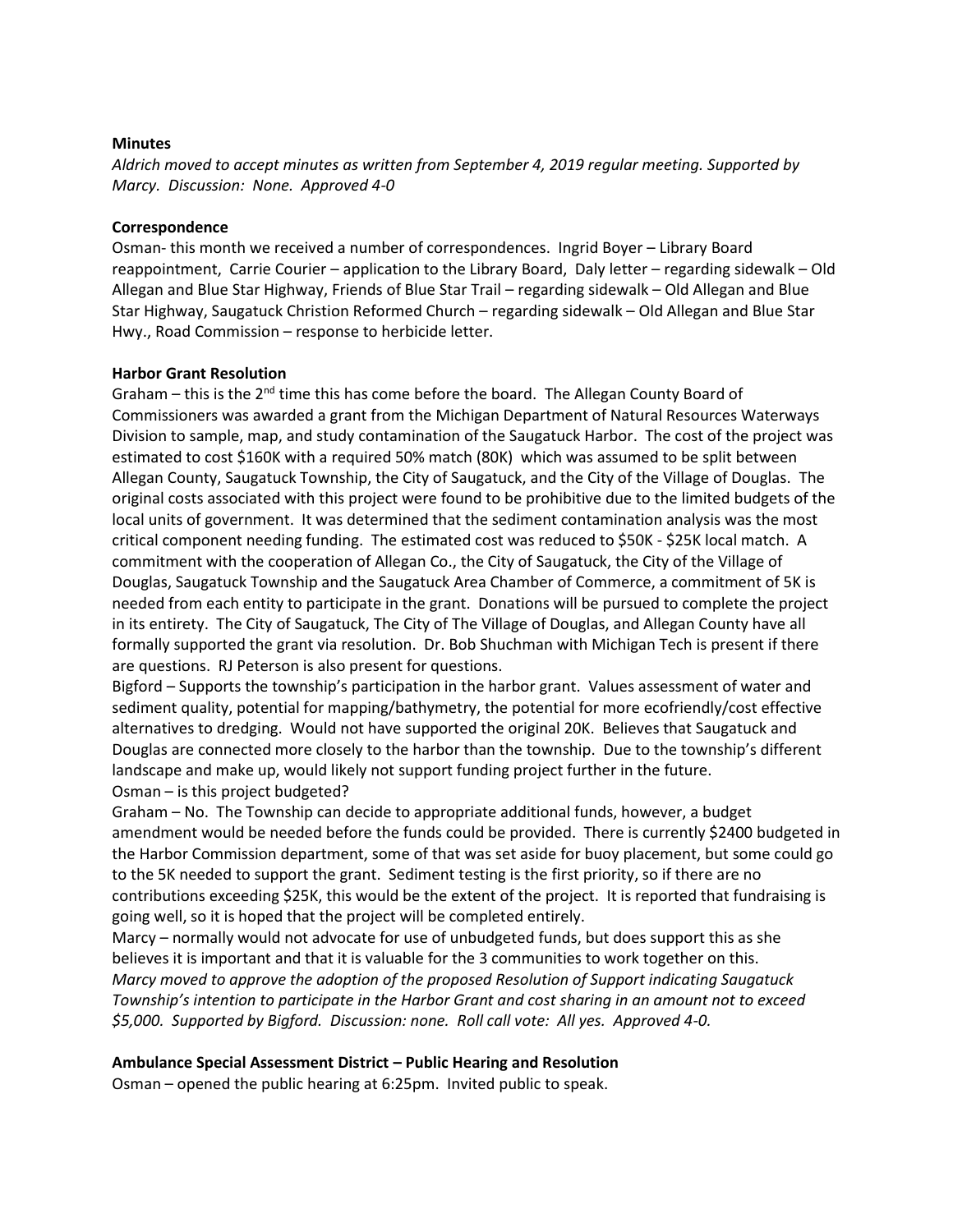Norman Norma Green – wondering why we need pay extra for ambulance service when we already have ambulance service. Wondering how much we will all have to pay.

Tony Schippa – Our ambulance service 30+ years ago was established when the hospital closed in Saugatuck. In order to have ambulance service, there needed to be a subsidy. Back then, our community agreed to partner with other neighboring communities to subsidize this service. We are now being serviced by AMR out of Fennville or sometimes Holland. But, we need to share in that subsidy along with Clyde Township, City of Fennville, Ganges Township, Lee Township, half of Manlius Township. Only the southern half of our township would pay the subsidy. The southern half of our township receives better response times from an ambulance out of Fennville.

Graham- We do have a print out of every property in the Special Assessment District and what they would be paying. He would be happy to go over that with any concerned citizen. For example a property with a taxable value of 208K would pay \$10.16 a year.

Bigford – Thanked Schippa for his presentation and work. Pointed out that the other communities that are paying the subsidy in order to have the ambulance in Fennville are frustrated that we are not paying, but receiving services. At least one of those communities has suggested that they will not pay as well. If the ambulance service is not subsidized, it will disappear and our response times will be greatly affected. Osman – Closed the public hearing at 5:34pm

Graham – there is a resolution in front of the board for consideration regarding the Township's ambulance special assessment roll. Drew the board's attention to the last "whereas" statement. Osman- thank you to Graham and our assessor, Kyle for all of their hard work on this.

Marcy - this Special Assessment was passed in an election in 1980.

*Bigford – Moved to approve the adoption of Resolution XX to confirm the Township's Ambulance Special Assessment Roll and Levying Assessment for 2019. Supported by Marcy. Roll Calll Vote: All Yes 4-0.*

## **Personnel Policy and Organizational Chart Update**

Aldrich – thank you Griffin. This is very detailed.

Bigford – This has been a work in progress. There has been much involvement and input from the Board and much work from Graham.

Graham- this is a living document. This and other documents/policies should be evaluated annually. *Bigford – Moved to approve the adoption of the proposed Personnel Policy and organizational chart updates, as submitted by staff. Supported by Aldrich. Discussion: none. Approved 4-0.* 

### **Financial Policy Handbook**

Osman- We did all receive a revised copy. There were some changes suggested by our attorney and our auditor.

Graham - drew the board's attention to page 6 of the handbook and highlighted that any purchases above 10K require approval of the Township Board. Documented policies like this institutionalize processes and systems that set us up for success. These are important for transparency. Our residents can see these and provide feedback.

*Bigford – Moved to approve the adoption of the updated Financial Policy Handbook, as submitted by staff. Supported by Aldrich. Discussion: none. Approved 4-0.*

## **Resolution of Intent to join the Kalamazoo Lake Harbor Authority**

Graham- Saugatuck Township was invited to join the Kalamazoo Lake Harbor Authority as a full-voting member. Previously, the Township had a non-voting seat on the Authority. Highlighted the process for joining the KLHA (included in the memo).

Osman- this process in is not a fast one. There are many steps.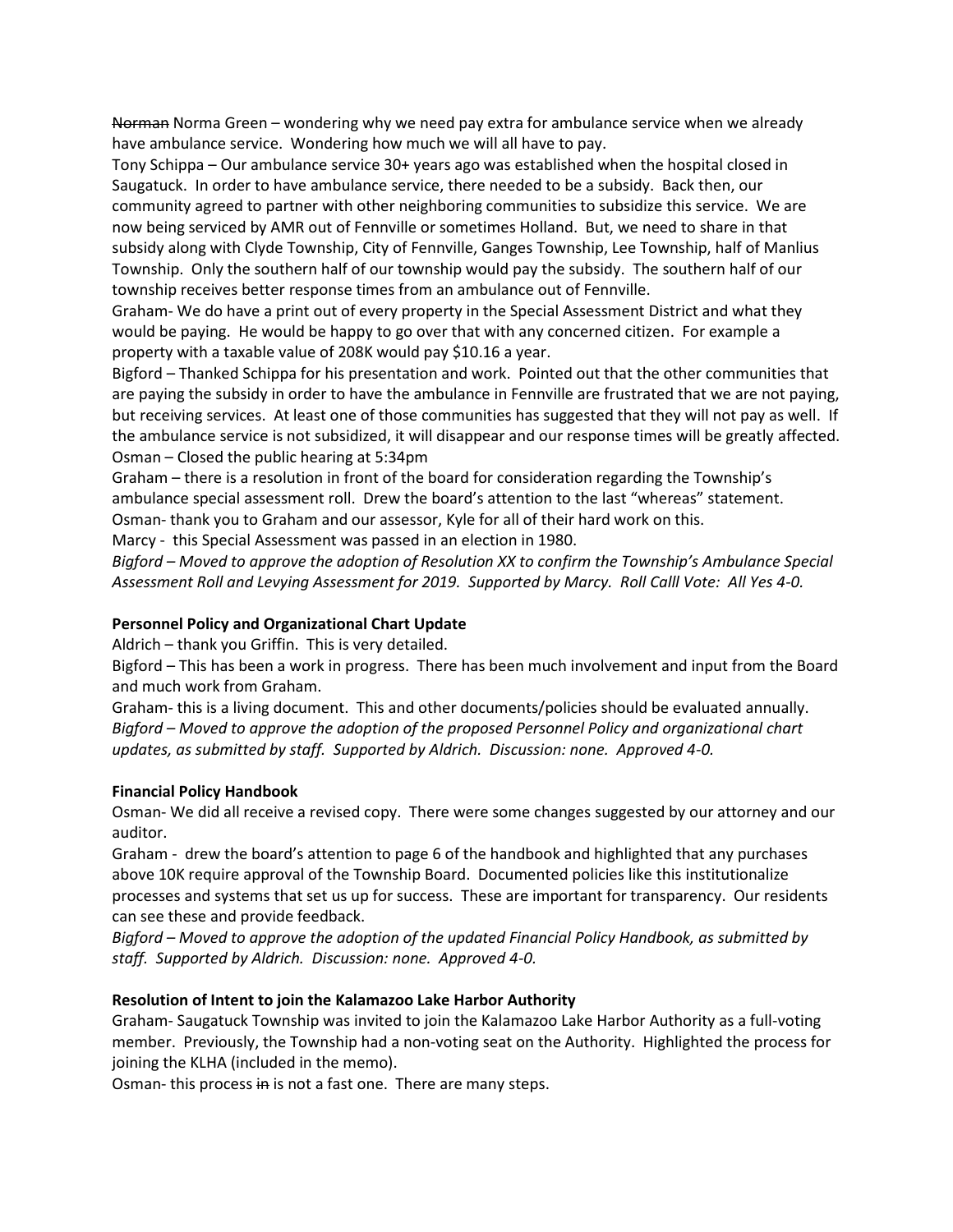Graham – yes there are 4 steps (included in the Memo). This is an example of intergovernmental cooperation.

Marcy- will the attorney review this again?

Graham – the board could adopt this resolution. The authority would review. It would come back to us again. So yes.

*Marcy- Moved to approve the adoption of the updated Resolution of Intent to Consider Joining the Kalamazoo Lake Harbor Authority. Supported by Aldrich. Discussion: None. Roll Call Vote: All yes. Approved 4-0.* 

# **Old Allegan Sidewalk Construction**

Osman – this is regarding the construction of a sidewalk from Maple Street to the Blue Star Trail on the north side of Old Allegan Road west of Blue Star Hwy. This was recommended by the Parks Commission. This was part of the Parks and Rec plan. The money is in the budget. We received 2 letters of support and 2 letters (from the same person) that believed this sidewalk construction would devalue their property. This is in the right of way and the Township has the authority to construct a sidewalk. Graham- the Parks Commission has also received letters from the concerned family (regarding devaluation) and has considered those concerns. They have attempted to address these concerns by replacing trees. Staff will continue to check in with this family. This will provide a safe connection. Aldrich – who in responsible for snow removal?

Graham- we would have to look into that.

Searing (Parks Commission Chair) – knows the person that plows the Church next to the proposed sidewalk and is planning on asking him to plow the sidewalk if this construction is approved.

Aldrich – Thinks that this construction is a good idea as it will address safety issues.

Graham – this project would likely occur in the spring.

*Aldrich – Moved to authorize the Parks Commission and the Township Manager to proceed with the Old Allegan Road Sidewalk Construction Project. Supported by Marcy. Discussion: Bigford – thank you to the Parks Commission for their hard work and to the Church for sharing their space. This is an improvement to Township recreation. Approved 4-0.*

# **Saugatuck Douglas District Library Board Appointment**

We have an open seat on the Library Board and we have Ingrid Boyd here who advised how she would like that seat to be filled.

Aldrich – has spoke with Mark Chancey (current representative for the Township on the Library Board). He really wants to complete the project (new Library construction). Hopes that he is reappointed. Marcy – believes that in the middle of this construction project that continuity is very important. It is important to reappoint him.

Bigford- there were 3 other applicants (Christine Currie, Kathy Nania, and Carrie Courier) they all were quite qualified. Hopes that they become involved in the Library in the future or in the Township. Is grateful to have applicants who are qualified and willing to serve. Does agree that it is important for Chancey to see this work through on the construction project.

*Aldrich - Moved to appoint Mark Chancey to the Saugatuck-Douglas Library Board for a 4 year term from October 2019-September 2023. Supported by Marcy. Discussion: None. Approved 4-0.* 

## **Planning Commission**

Report from PC member and Township Treasurer Helmrich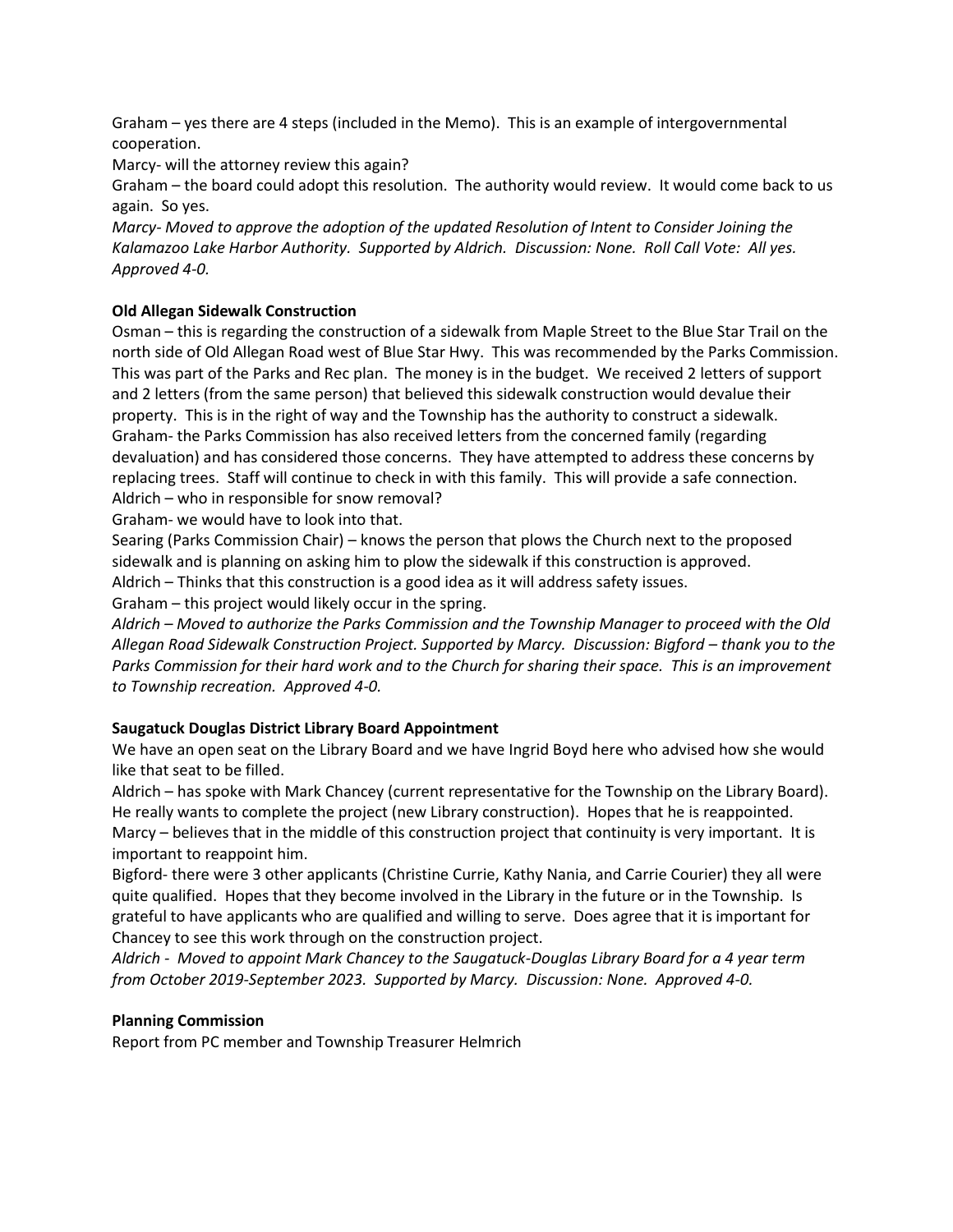-ZA Wells presented an overview of the status of State Rules for Recreational Marijuana; PC agreed to hold a Public Hearing at the November 25th meeting to further discuss Opting In or remaining Out on Recreational Marijuana in the Township.

-Wells also reported that she expects PC to receive two new medical marijuana applicants – a growth and a provisioning.

-ZA reported on certain Ordinance inconsistencies and edits that she recommends be approved for revising.

-New zoning maps had some errors that need to be fixed before we receive the final version from the county.

-October 28 meeting will feature a presentation on 'tiny homes' from Ryan Kilpatrick (at 6:00pm). -Aaron Smith commented that recreational marijuana sales will include a 10% tax, some of which would go to the Township.

-Becky Israels shared materials from the Michigan Townships Association seminar on Hot Topics in Planning/Zoning that she attended on the Township's behalf along with Supervisor Osman (copies are available if interested). Topics included sand mining, tiny houses, short-term rentals, and limits on local zoning control.

## **Road Commission**

## Marcy- no report

Graham – Attended the last Road Commission meeting on September 18<sup>th</sup>. They announced at that time that our local subdivision projects that were started back in July and then were delayed due to the strike are tentatively rescheduled for the middle of October. Wants to note that this is tentative as the strike is still ongoing.

## **Interurban**

August the transit carried 12,302 passengers, a record-breaking month, over 4 passengers than our 2013 record. The parking shuttle carried 8774 passengers this year – a 45% increase over last year. Training is in progress for the new dispatch and tablet software. Planning on October 7 going live with the new software.

The board approved the wage proposal which gives the new staff a large increase to bring them to a market rate and our long-term drivers a 3% increase as well as our director, Phyllis Yff. Yff's goals for this coming year are to begin using data from our new dispatch system to determine service level needs, use our asset management plan and grant opportunities to keep our vehicles and building in good repair, bring staff training/review records up to date, continue to be a part of this incredible public service our community is so fortunate to have, and to work as s team member with our wonderful staff. The board amended the Defined Benefit Adoption Agreement to include a 1% employee contribution for full time staff enrolled in the Defined Benefit Plan beginning January 1, 2020. Submitted by Lori Babinski, Saugatuck Twp rep

## **Fire Board**

Last month almost tied the record for September 2018. 80 calls total as opposed to 83 for September 2018. There was an increase in fire calls, 6 total, one structure fire in our township and a vehicle fire on the highway. EMS counted for 47% of our calls. Township is still the area with the most calls 279 compared to 209 and 203 in the other cities. 8 motor vehicle incidents for September. We received 2 grant awards. FEMA granted \$123.588.09 for radios and headsets, and MMRMA granted \$3150 for fencing for the Live Fire Training facility.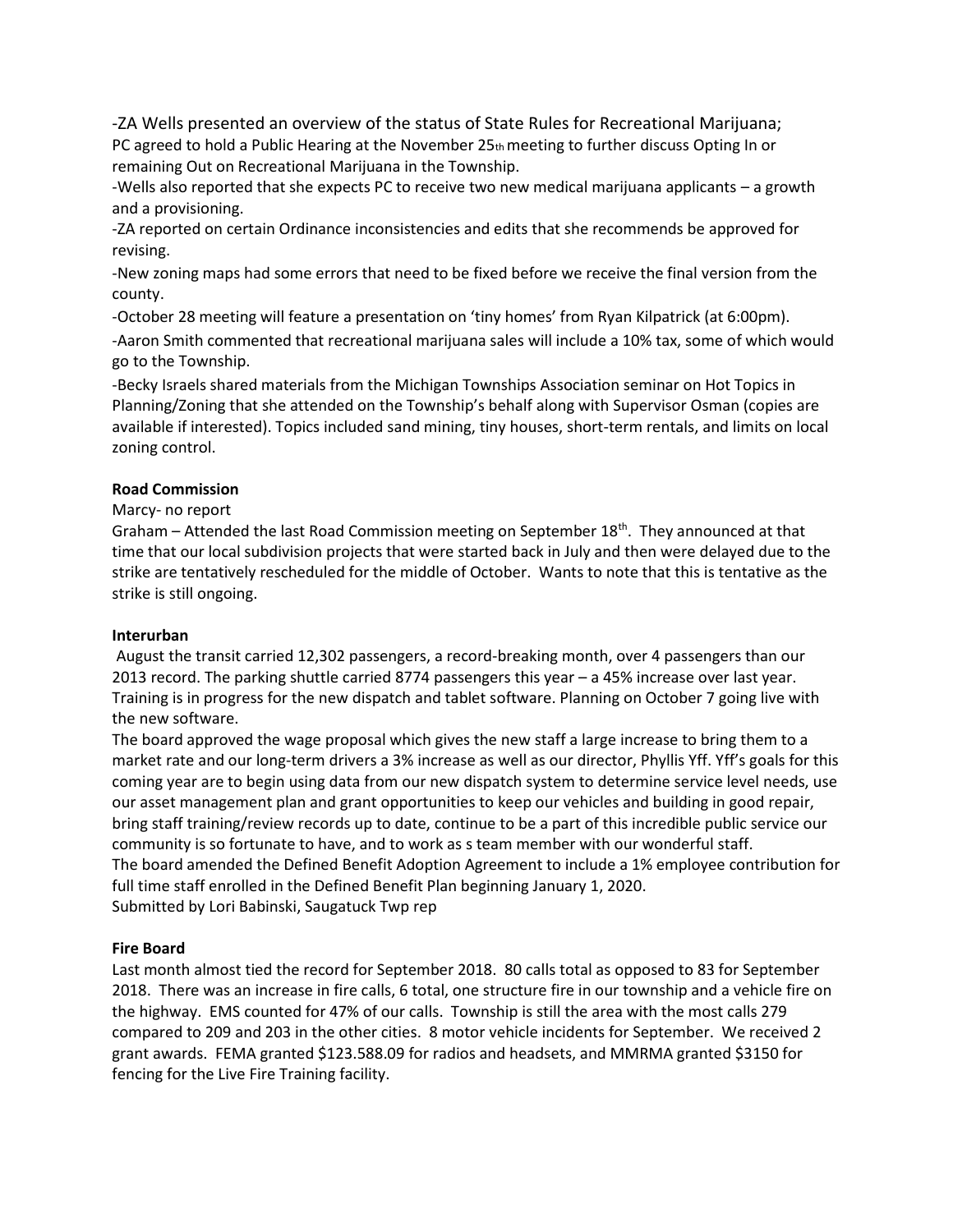### **Parks Commission**

Searing – The grass has been growing at the river bluff new construction. A new gate has been installed at the dog park. Laurie Goshorn has been instrumental in getting that completed.

Goshorn – we received notice from some residents that dogs were escaping somewhere in the forested area. She and Searing investigated and discovered that where they had cut the fence to bring in the chips was not really secured properly and dogs could easily get underneath the fence. Noticed another hole in the fence that was inadequately patched. Met with a friend that is a local contractor. Has done much fencing for sheep. Bid for new fencing and posts. Now anytime new chips need to be brought in, there is a new solid gate to utilize. Is happy with the quality of the work and the value. Is there a key to the gate onsite at the township?

Graham – believes we do have a key at the township for the gate. Is currently working on accounting for all of the township related keys.

### **Emergency Services Committee**

Tony Schippa – Township Representative- attended the meeting on September 12. 4 of the 6 committee reps were there and the operations manager for AMR was present. The AMR account executive was also present. Manager Graham's questions were addressed. The committee was glad that we were again at the table. We had 33 calls on the south side of Saugatuck Township for the last 3 months. Nothing out of the ordinary on response times.

#### **Open Board Report**

Bigford – Osman and I attended the Allegan County Emergency Preparedness meeting on September 30. Has a great appreciation for all of the things that are being done behind the scenes to protect our citizens from natural disasters, active shooters, outbreaks, ect. If we receive an email/survey regarding this please fill it out as it could help us qualify for State dollars towards emergencies.

Aldrich – roundup/guardrail issue. The best way to get noticed and get a discussion going is for residents to deal with the county directly. Hopes that residents can be notified when spraying will occur and put flags out after spraying. Will work with any concerned residents.

Osman – the County Road Commission can make the change. This should be done at the County level. Bigford – happy that the Road Commission has made some changes like advising that spraying happens once a year and allowing residents to maintain their own guardrails.

Marcy – is pleased with the intergovernmental cooperation as shown in today's meeting

#### **Manager Report**

Graham – accomplishments from the last month: The fall e-newsletter was sent to over 200 subscribers. People can still signup for the newsletter through our website or by emailing [info@sautatucktownship.org.](mailto:info@sautatucktownship.org) Door frame repairs are scheduled for this Friday. This is important work that needs to happen to preserve our building. The Township purchased over 1300 flower bulbs that will be planted in the 2 cemeteries on October 19 in the afternoon. This is the  $2<sup>nd</sup>$  year that the Township has contributed to this. Darby development – Prairie Ponds update – the Township participated in a joint legal review of the 1998 retail water system contract with Laketown Township. Staff is pursuing an access with conditions approach with the goal of preserving the long term integrity of our water system. Next steps include Mr. Darby working directly with Laketown Township to go through their site plan review and PUD processes. Staff will continue to review our obligations in the 2000 water agreement with the City of Saugatuck, The City of the Village of Douglas and the Kal Lake Water and Sewer Authority to make sure we are upholding our obligations. Lakeshore Drive washout area- A committee was formed before he came on board. Has had several meetings with our engineer, the Road Commission, to get caught up on this topic. All of the parties involved want change; it comes